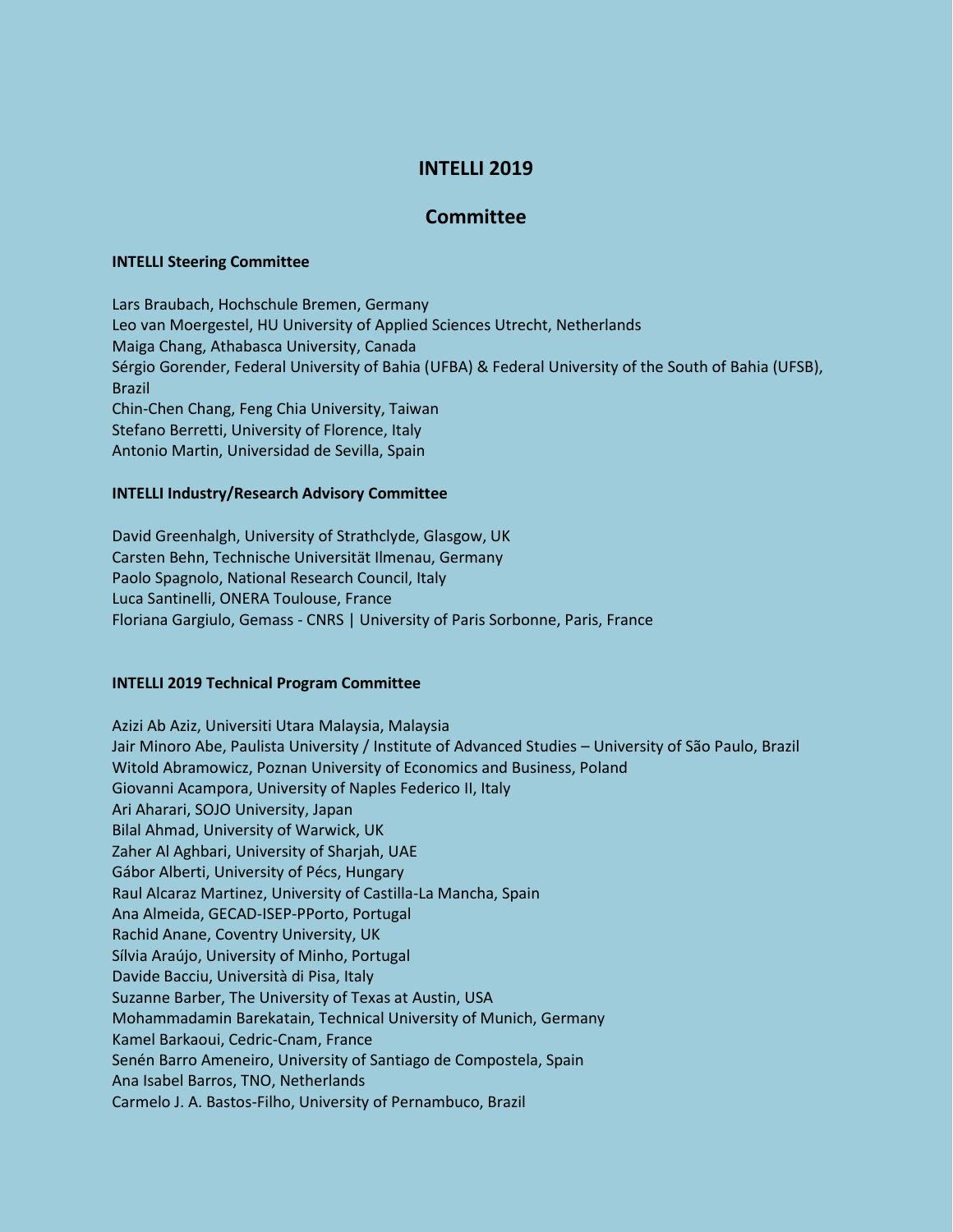Carsten Behn, Technische Universität Ilmenau, Germany Nabil Belacel, National Research Council Canada | Université de Moncton, Canada Lyes Benyoucef, Aix-Marseille University, France Giuseppe Berio, IRISA | Université de Bretagne Sud, France Stefano Berretti, University of Florence, Italy Ana Cristina Bicharra Garcia, Federal University in Rio de Janeiro, Brazil Francisco Bonin Font, University of the Balearic Islands, Spain Frederic Bousefsaf, LCOMS | Université de Lorraine, France Lars Braubach, Hochschule Bremen, Germany Simeon C. Calvert, Delft University of Technology, Netherlands Erik Cambria, Nanyang Technological University, Singapore Valérie Camps, Paul Sabatier University | IRIT, Toulouse, France Laura Carnevali, University of Florence, Italy Carlos Carrascosa, Universidad Politécnica de Valencia, Spain Ana Casali, FCEIA - UNR, Argentina Chin-Chen Chang, Feng Chia University, Taiwan Maiga Chang, Athabasca University, Canada Amitava Chatterjee, Jadavpur University, Kolkata, India Savvas A. Chatzichristofis, Neapolis University Pafos, Cyprus Sharon Cox, Birmingham City University, UK Angelo Croatti, University of Bologna, Italy Mohammed Dahane, Université de Lorraine, France Chuangyin Dang, City University of Hong Kong, Hong Kong Andrea D'Ariano, Università degli Studi Roma Tre, Italy Arianna D'Ulizia, National Research Council - IRPPS, Italy Angel P. del Pobil, Jaume I University, Spain Anezakis Vardis Dimitris, Democritus University of Thrace, Orestiada, Greece Francisco José Domínguez Mayo, University of Seville, Spain Elena Niculina Dragoi, "Gheorghe Asachi" Technical University, Iasi, Romania Eva Dulf, Technical University of Cluj-Napoca, Romania Camille Fayollas, ICS-IRIT | University Toulouse 3 Paul Sabatier, France Alena Fedotova, Bauman Moscow State Technical University, Russia Manuel Filipe Santos, University of Minho, Portugal Adina Magda Florea, University Politehnica of Bucharest, Romania Rita Francese, Università degli Studi di Salerno, Italy Marta Franova, CNRS | LRI & INRIA, Orsay, France Simone Gabbriellini, University of Brescia, Italy Claudio Gallicchio, Universita' di Pisa, Italy Floriana Gargiulo, University of Namur, Belgium Filippo Gandino, Politecnico di Torino, Italy Sanaa Ghouzali, King Saud University, Riyadh, Saudi Arabia Mohamed Ghazel, IFSTTAR, Lille, France Konstantinos M. Giannoutakis, Information Technologies Institute, Greece Fatemeh Golpayegani, Trinity College Dublin, Ireland Sérgio Gorender, Federal University of Bahia (UFBA) & Federal University of the South of Bahia (UFSB), Brazil David Greenhalgh, University of Strathclyde, Glasgow, UK David Griol, Carlos III University of Madrid, Spain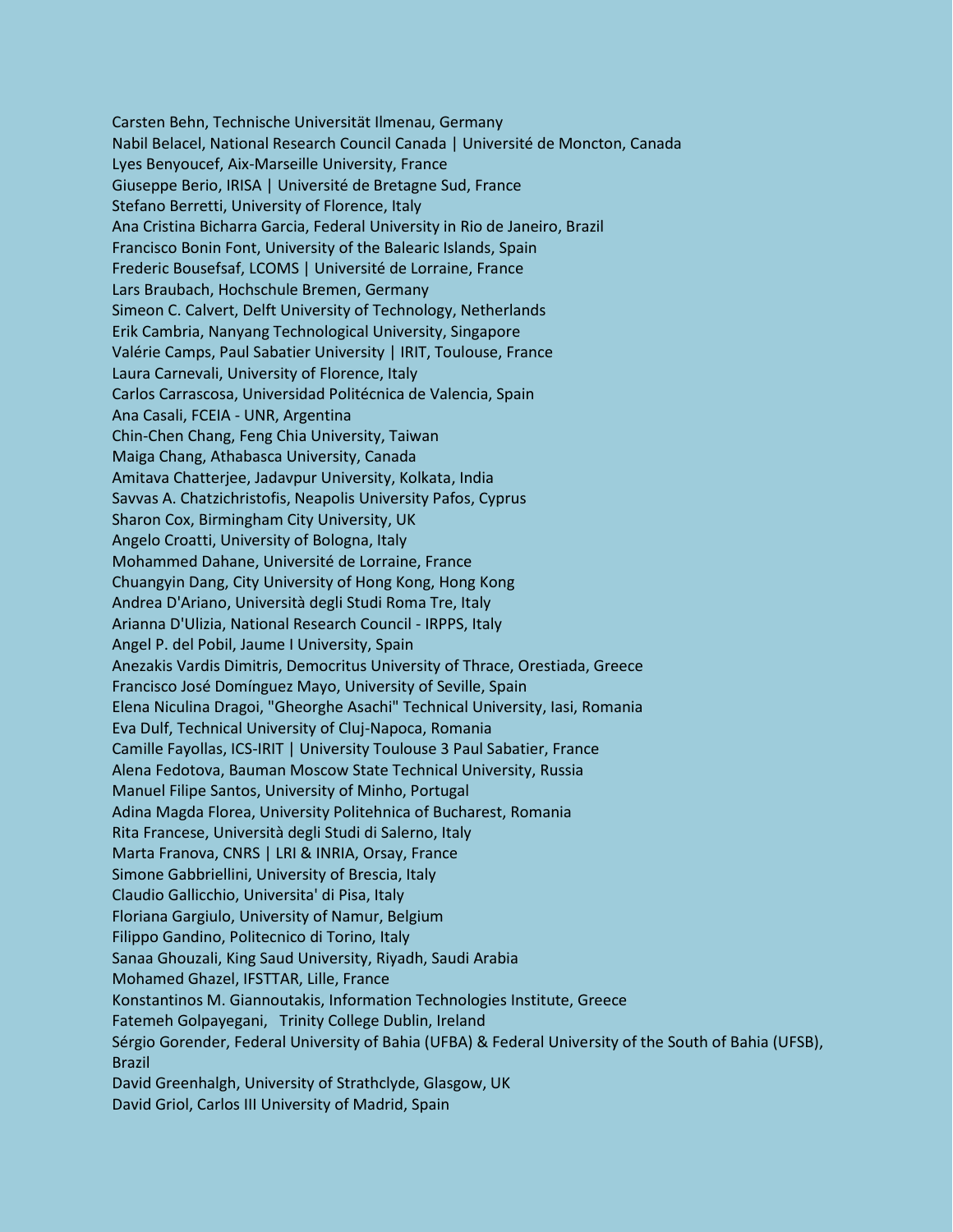Emmanuelle Grislin, LAMIH-CNRS UMR 8201 | Université de Valenciennes, France Jerzy Grzymala-Busse, University of Kansas, USA Sung Ho Ha, Kyungpook National University, South Korea Maki K. Habib, The American University in Cairo, Egypt Ibrahim A. Hameed, NTNU, Norway Jessica Heesen, University of Tübingen, Germany Wladyslaw Homenda, Warsaw University of Technology, Poland Katsuhiro Honda, Osaka Prefecture University, Japan Tzung-Pei Hong, National University of Kaohsiung, Taiwan Wei-Chiang Hong, School of Education Intelligent Technology - Jiangsu Normal University, China Martin Horauer, University of Applied Sciences - Technikum Wien, Austria Christopher-Eyk Hrabia, Technische Universität Berlin | DAI-Labor, Germany Matin Hosseini, University of Louisiana at Lafayette, USA Michael Hübner, Ruhr-Universität Bochum, Germany Chih-Cheng Hung, Kennesaw State University - Marietta Campus, USA Sardar Jaf, University of Durham, UK Mahdi Jalili, RMIT University, Melbourne, Australia Juergen Jasperneite, Fraunhofer IOSB-INA, Germany Richard Jiang, Northumbria University, UK Maria João Ferreira, Universidade Portucalense, Portugal Janusz Kacprzyk, Systems Research Institute - Polish Academy of Sciences, Poland Epaminondas Kapetanios, University of Westminster, London, UK Nikos Karacapilidis, University of Patras, Greece Mehdi Kargar, Ryerson University, Canada Fakhri Karray, University of Waterloo, Canada Alexey M. Kashevnik, SPIIRAS, Russia Fouad Khelifi, Northumbria University at Newcastle, UK Shubhalaxmi Kher, Arkansas State University, USA Hyunju Kim, Wheaton College, USA Christina Kluever, University of Duisburg-Essen, Germany Stefanos Kollias, University of Lincoln, UK Ah-Lian Kor, Leeds Beckett University, UK Sotiris Kotsiantis, University of Patras, Greece Tobias Küster, DAI-Labor/Technische Universität Berlin, Germany Ruggero Donida Labati, Universita' degli Studi di Milano, Italy Asma Ladj, LS2N laboratory, Nantes, France Ramoni Lasisi, Virginia Military Institute, USA María Elena Lárraga Ramírez, Instituto de Ingeniería | Universidad Nacional Autónoma de México, Mexico Antonio LaTorre, Universidad Politécnica de Madrid, Spain Egons Lavendelis, Riga Technical University, Latvia Frédéric Le Mouël, Univ. Lyon / INSA Lyon, France George Lekeas, City Universty - London, UK Carlos Leon de Mora, University of Seville, Spain Chanjuan Liu, Dalian University of Technology, China Niels Lohse, Loughborough University, UK Volker Lohweg, Ostwestfalen-Lippe University of Applied Sciences, Germany Daniela López De Luise, CI2S Labs, Argentina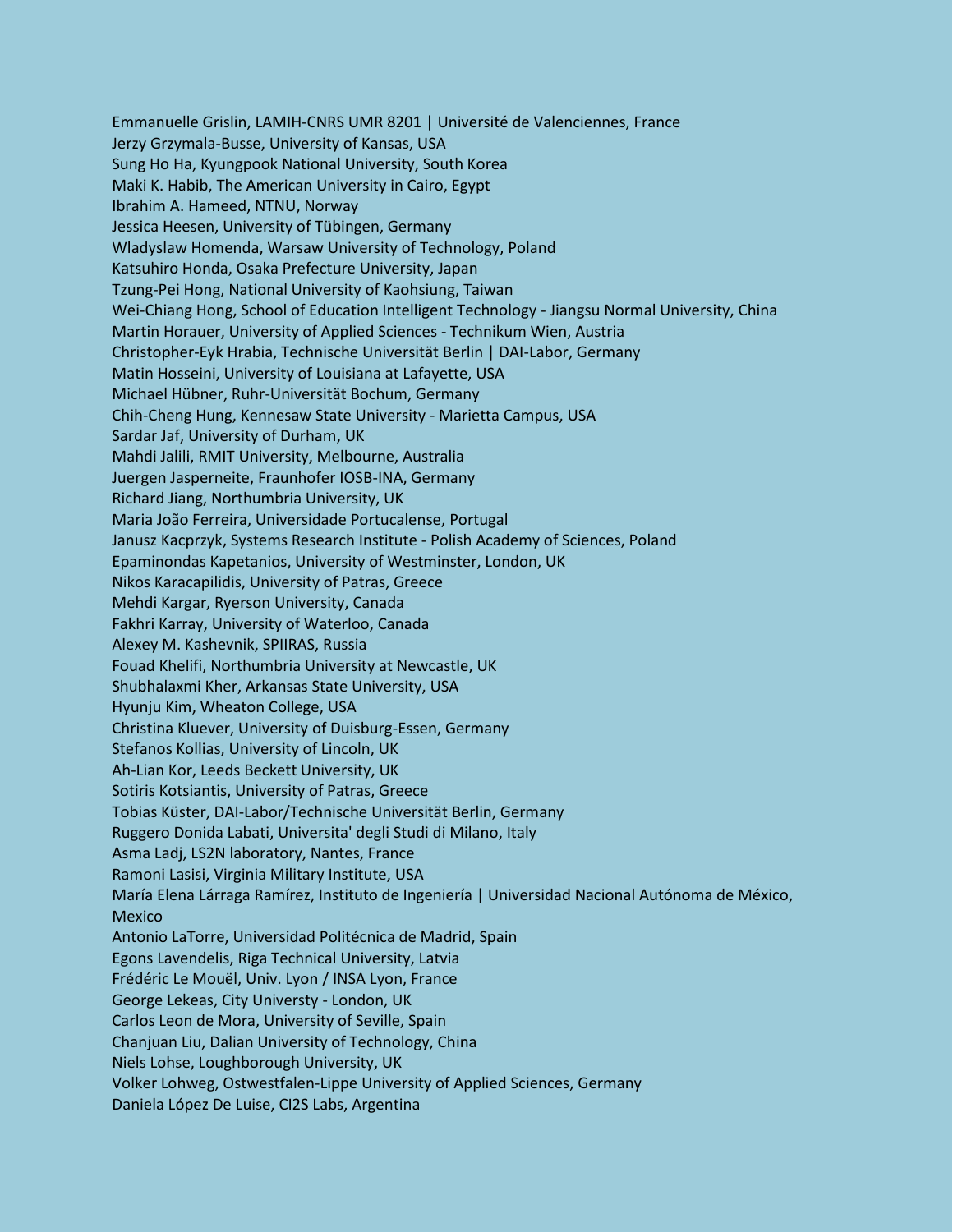Isabel Machado Alexandre, Instituto Universitário de Lisboa (ISCTE - IUL) & Instituto de Telecomunicações, Portugal Prabhat Mahanti, University of New Brunswick, Canada Mohammad Saeid Mahdavinejad, University of Isfahan, Iran Giuseppe Mangioni, University of Catania, Italy Francesco Marcelloni, University of Pisa, Italy Antonio Martín-Montes, University of Sevilla, Spain René Meier, Hochschule Luzern, Germany António Meireles, GECAD - Research Group on Intelligent Engineering and Computing for Advanced Innovation and Development, Portugal Michele Melchiori, University of Brescia, Italy Jérôme Mendes, Institute of Systems and Robotics (ISR-UC), Portugal John-Jules Charles Meyer, Utrecht University, The Netherlands Angelos Michalas, TEI of Western Macedonia, Kastoria, Greece Jolanta Mizera-Pietraszko, Intytut Informatyki | Uniwersytet Opolski, Poland Dusmanta Kumar Mohanta, Birla Institute of Technology, India Jose Manuel Molina Lopez, Universidad Carlos III de Madrid, Spain Vítor Monteiro, University of Minho - Campus de Azurém, Portugal Fernando Moreira, Universidade Portucalense - Porto, Portugal Debajyoti Mukhopadhyay, Maharashtra Institute of Technology, India Kenric Nelson, Boston University, USA Filippo Neri, University of Napoli "Federico II", Italy Cyrus F. Nourani, akdmkrd.tripod.com, USA Kenneth S. Nwizege, Swansea University, UK Michel Occello, Université Grenoble Alpes, France Gregory O'Hare, University College Dublin (UCD), Ireland José Angel Olivas Varela, UCLM Universidad de Castilla-La Mancha, Spain Ana Oliveira Alves, Institute Polythecnic of Coimbra & University of Coimbra, Portugal Joanna Isabelle Olszewska, University of West Scotland, UK Sanjeevikumar Padmanaban, University of Johannesburg, Auckland Park, South Africa Endre Pap, University Singidunum, Serbia Marcin Paprzycki, Systems Research Institute / Polish Academy of Sciences - Warsaw, Poland Luigi Patrono, University of Salento, Italy Joao Paulo Carvalho, INESC-ID /Instituto Superior Técnico | Universidade de Lisboa, Portugal Miltos Petridis, University of Brighton, UK Goharik Petrosyan, International Scientific-Educational Center of the National Academy of Sciences, Yerevan, Armenia Ramon F. Brena Pinero, Tecnologico de Monterrey, Mexico Agostino Poggi, Università degli Studi di Parma, Italy Marco Polignano, University of Bari "Aldo Moro", Italy Filipe Portela, University of Minho, Portugal Dilip Kumar Pratihar, Indian Institute of Technology Kharagpur, India Radu-Emil Precup, Politehnica University of Timisoara, Romania Aurora Ramírez Quesada, University of Córdoba, Spain Carlos Raymundo, Universidad Peruana de Ciencias Aplicadas, Peru Fátima Rodrigues, GECAD | Institute of Engineering - Polytechnic of Porto (ISEP/IPP), Portugal Luis Paulo Reis, University of Minho, Portugal Daniel Rodriguez, University of Alcalá, Spain